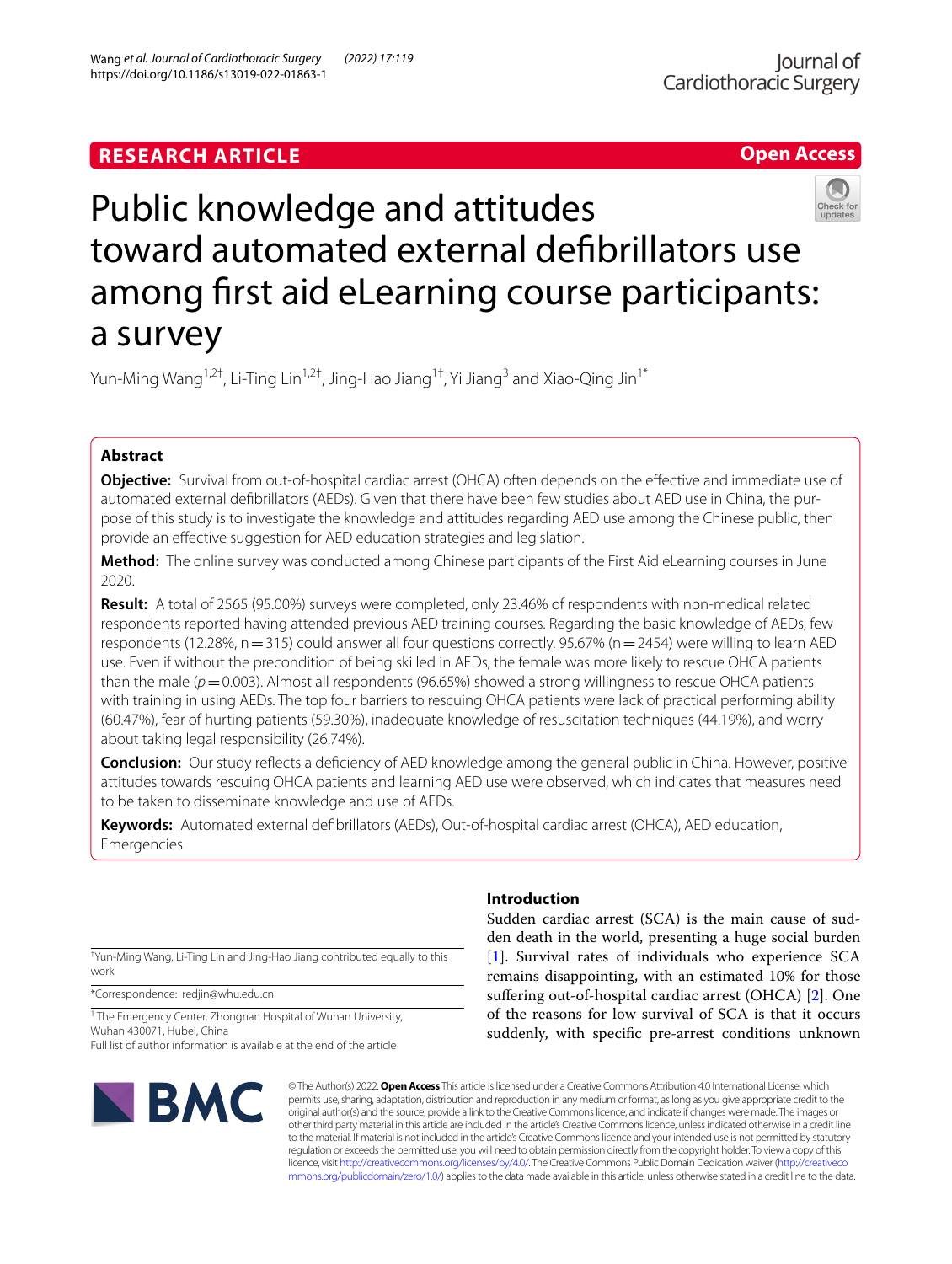[[3\]](#page-7-0). Moreover, in a large majority of cases, emergency medical services (EMS) cannot reach the patient timely [[4\]](#page-7-1). Early effective use of automated external defibrillators (AEDs) and immediate implementation of cardiopulmonary resuscitation (CPR), especially by laypersons, are the best strategies to improve SCA survival rates [[5,](#page-7-2) [6](#page-7-3)].

Prompt use of AEDs is critical for the patients' outcomes, especially within the frst 3–5 min in which the shock is applied, quadrupling the survival rate from SCA [[7\]](#page-7-4). The AHA 2015 guidelines recommend that AED programs be implemented in public places (such as airports, casinos, and sports facilities) where the possibility of cardiac arrest is relatively high and to educate the public to use them. It also encourages lay rescuer to use AEDs as soon as possible if it is accessible, especially those trained bystanders [[8](#page-7-5)]. Despite these efforts, however, less than 5% of OHCA patients receive AEDS before the arrival of EMS, and only 15% of patients with SCA would be able to receive public-access defibrillation in Japan  $[9]$  $[9]$ . The awareness rate of AED by domestic bystanders is not high enough, and the utilization rate is not high. Studies have shown that the reason for the low usage rate is that impede the implementation of AEDs. The main reasons are the lack of knowledge and willingness to use AEDs.  $[10]$  $[10]$ . It has been shown that simple training can efficiently improve confdence in using AEDs [[11\]](#page-7-8).

Several surveys have been conducted to investigate knowledge about use of AEDs among the Chinese public [[12](#page-7-9), [13](#page-7-10)]. However, few studies were done about the factors afecting public knowledge of AEDs, and willingness to learn and operate AEDs. The aims of our study are to assess knowledge and attitudes toward AED use among Chinese public in the First Aid eLearning courses, and to identify the barriers against their use, to provide an efective suggestion for AED education strategies and legislation.

#### **Materials and methods**

#### **Study design and participants**

The study was approved by the ZhongNan Hospital of Wuhan University Medical Ethics Committee. All data were collected under respondents' permissions. The data for this survey were acquired via questionnaires distributed to the public through the Internet learning platform. We collected responses from those who had taken our frst aid eLearning course (<http://www.icourses.cn/cuoc/>) between June 2020 and July 2020. We posted questionnaires prior to the CPR course, with individuals younger than 14 years old excluded from this investigation.

#### **Questionnaires design and distribution**

The questionnaire was developed by the research team members with the help of reviewing the literature. The fnal edition of questionnaire was formed after all questions and pre-coded answer options were reviewed and discussed with the Emergency Department specialists in our hospital. The questionnaire consisted of 3 parts, with 13 questions total. The first part was the respondents' personal characteristics (age, gender, educational level, occupation, previous AED training). The second part was the survey of the basic knowledge of AEDs: full name, function, indication, and method of use. The last part, which was the core, was respondents' attitudes, covering the questions: whether they would be willing to rescue OHCA patients whether or not it required skill in using AEDs, whether they would be willing to learn how to use AEDs, and why they might be reluctant to rescue OHCA patients.

#### **Data analysis**

To ensure the efectiveness of the questionnaire, any unfnished questionnaire was excluded. We imported all valid data into a database in SPSS Version 22.0 (IBM Institute, Chicago, USA). The respondents were permitted to give multiple answers to the reason why they were reluctant to rescue the patients, resulting in the proportion summed up to be more than 100%. Descriptive statistics were used to summarize the data. Binary and categorical data were calculated for the frequencies. Chi-square tests were used for univariate analyses. All reported p values were two-tailed, and *p*<0.05 was considered statistically signifcant.

#### **Results**

A total of 2700 questionnaires were received, and 2565 sets of data were screened. The completion rate was 95.00%, with 135 questionnaires being ruled out because they were not completed.

#### **Characteristics of the respondents**

More than half were female (56.88%,  $n=1459$ ), the predominant age group was 18–35 years old (81.29%), 87.78% were undergraduate degree and below  $(n=1872)$ , and 73.29% of respondents were not medical people  $(n=1880)$ . Additionally, completion of an AED training course was not frequent among the respondents: the total amount of respondents with previous AED training was 941 (36.39%), 67.01% of medical related respondents had AED training experience  $(n=459)$ , while in non-medical related respondents, 74.36% ( $n=1398$ ) had not attended AED training before (Table [1](#page-2-0)).

#### **Public awareness of AEDs use**

Of the 2565 respondents, more than 50% had no response to at least one question. Only 12.28% answered all the basic knowledge of AEDs questions correctly (Fig. [1](#page-2-1)),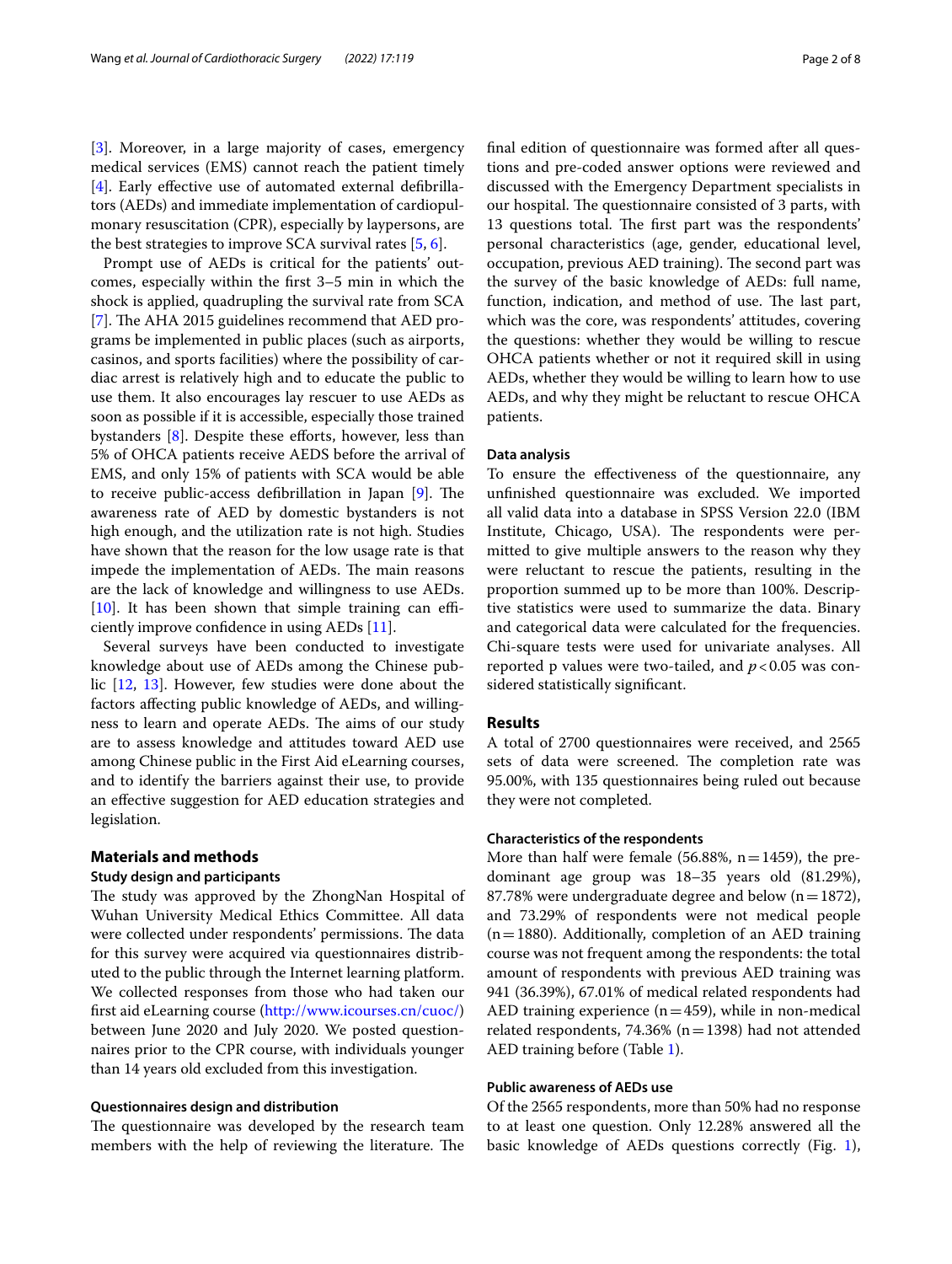|                                               |                    | AED <sup>a</sup> trained | Not AED <sup>a</sup> trained |         |
|-----------------------------------------------|--------------------|--------------------------|------------------------------|---------|
|                                               | Overall $n = 2565$ | $n = 941(36.69%)$        | $n = 1624(63.31%)$           | P value |
| Gender                                        |                    |                          |                              |         |
| Male                                          | 1106 (43.12%)      | 427 (45.38%)             | 679 (41.81%)                 |         |
| Female                                        | 1459 (56.88%)      | 514 (54.62%)             | 945 (58.19%)                 |         |
| Age                                           |                    |                          |                              |         |
| < 18                                          | 197 (7.68%)        | 64 (6.80%)               | 133 (8.19%)                  | 0.001   |
| $18 - 35$                                     | 2085 (81.29%)      | 800 (85.02%)             | 1285 (79.13%)                |         |
| $35 - 50$                                     | 247 (9.63%)        | 71 (7.55%)               | 176 (10.84%)                 |         |
| >50                                           | 36 (1.40%)         | 6(0.64%)                 | 30 (1.85%)                   |         |
| Education                                     |                    |                          |                              |         |
| Undergraduate degree and below                | 2267 (88.38%)      | 817 (86.82%)             | 1450 (89.29%)                |         |
| Master degree                                 | 268 (10.45%)       | 112 (11.90%)             | 156 (9.61%)                  |         |
| Doctoral degree and above                     | 30 (1.17%)         | 12 (1.28%)               | 18 (1.11%)                   |         |
| Occupation                                    |                    |                          |                              |         |
| Medical-related                               | 685 (26.71%)       | 459 (48.78%)             | 226 (13.92%)                 | < 0.001 |
| Non-medical-related                           | 1880 (73.29%)      | 482 (51.22%)             | 1398 (86.28%)                |         |
| Will you rescue an OHCA <sup>b</sup> patient? |                    |                          |                              |         |
| Yes                                           | 2311 (90.10%)      | 854 (90.75%)             | 1457 (89.72%)                |         |
| <b>No</b>                                     | 254 (9.90%)        | 87 (9.25%)               | 167 (10.28%)                 |         |
| Will you attend an AED training course?       |                    |                          |                              |         |
| Yes                                           | 2454 (99.0%)       | 900 (95.64%)             | 1554 (95.69%)                |         |
| No                                            | 25 (1.0%)          | 9(4.36%)                 | 16 (4.31%)                   |         |

#### <span id="page-2-0"></span>**Table 1** Characteristics of the respondents according to AED training status

<sup>a</sup>AED automated external defibrillator; <sup>b</sup>OHCA out-of-hospital cardiac arrest



<span id="page-2-1"></span>while even for medical related respondents, only 17.37% had all the correct answers  $(n=119)$ , which was higher than non-medical related respondents (10.43%,  $n = 196$ ,  $p < 0.001$ ).

Respondents with previous AED training showed a signifcant diference from those with no previous AED training  $(19.45\% \text{ and } 8.13\%, p<0.001)$ . The proportion of correct responses for the questions was fairly poor concerning the full name, function, indication, and method of use of AEDs—respectively, 34.50% (n=885), 25.81% (n = 662), 37.31% (n = 957), and 22.92% (n = 588). Regarding AED knowledge, medical related respondents and respondents with previous AED training showed a better recognition, but in diferent gender, age, and educational level, there were statistically signifcant diferences among some of them (Table [2\)](#page-3-0).

#### **Public attitudes toward learning AED use**

95.67% respondents indicated that they would be willing to attend an AED training course. Respondents aged over 50, those having educational level of doctoral degree and above, and those medical related respondents reported a lower willingness to learn AED use, while 96.38% of respondents 35–50 years old expressed the highest willingness to learn AED use. Given the poor percentage of AED training experience in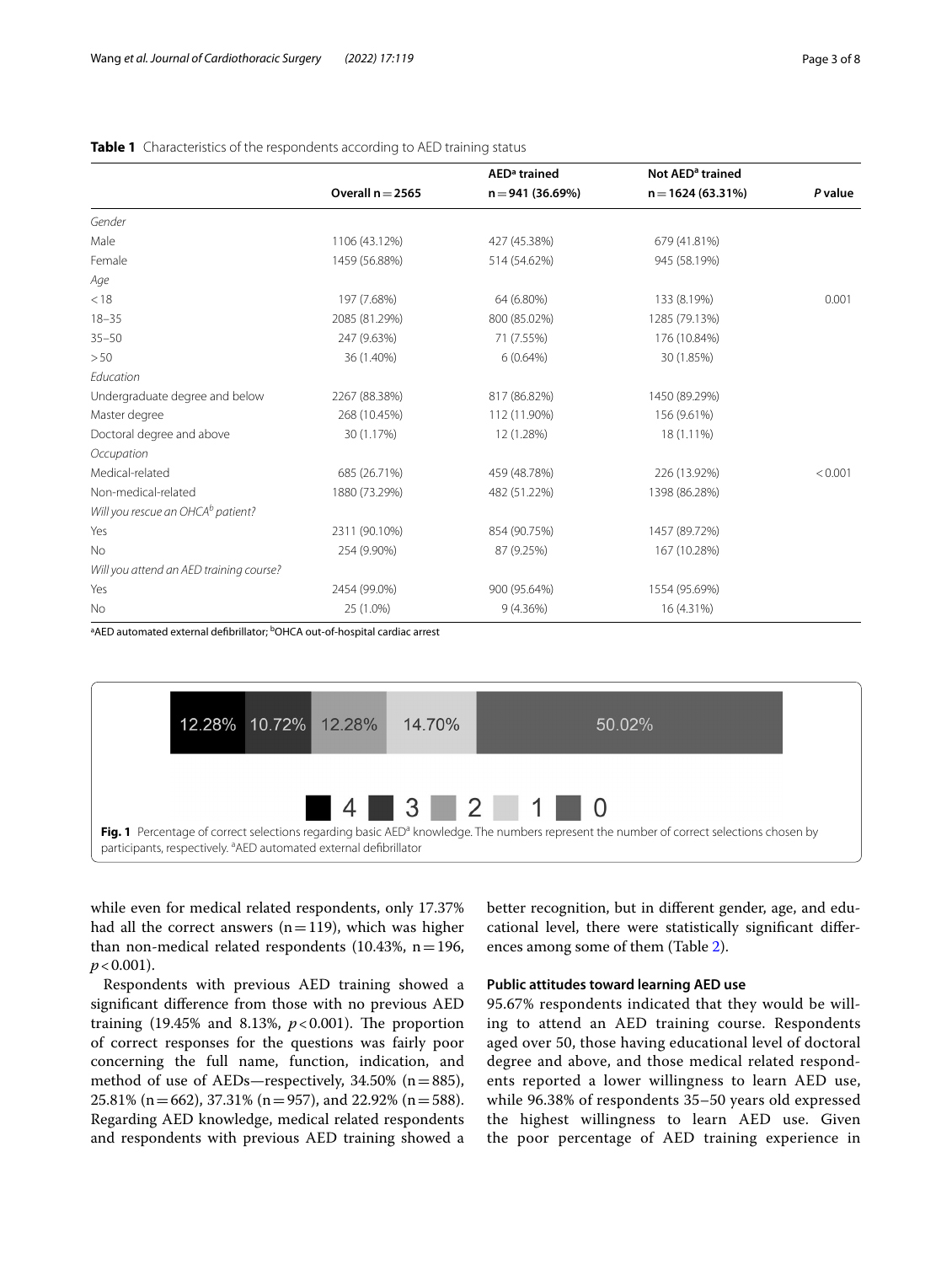|                                            |            | <b>Full name of AED</b> |         | <b>Function of AED</b> |         | <b>Indication of AED</b> |         | Use of AED   |         |
|--------------------------------------------|------------|-------------------------|---------|------------------------|---------|--------------------------|---------|--------------|---------|
|                                            |            | Yes                     |         | Yes                    |         | Yes                      |         | Yes          |         |
|                                            | $N = 2565$ | $n = 885\%$             | p value |                        | p value |                          | p value |              | p value |
| Gender                                     |            |                         |         |                        |         |                          |         |              |         |
| Male                                       |            | 364 (32.91%)            |         | 300 (29.12%)           |         | 396 (35.80%)             |         | 266 (24.05%) |         |
| Female                                     |            | 521 (35.71%)            |         | 362 (24.81%)           |         | 561 (35.45%)             |         | 322 (22.07%) |         |
| Age                                        |            |                         |         |                        |         |                          |         |              |         |
| < 18                                       |            | 64 (32.49%)             | 0.041   | 49 (23.35%)            |         | 68 (34.52%)              |         | 41 (20.81%)  |         |
| $18 - 35$                                  |            | 702 (33.67%)            |         | 531 (25.47%)           |         | 783 (37.55%)             |         | 488 (23.41%) |         |
| $35 - 50$                                  |            | 103 (41.70%)            |         | 74 (29.96%)            |         | 95 (38.46%)              |         | 53 (23.46%)  |         |
| > 50                                       |            | 16 (44.44%)             |         | 8 (22.22%)             |         | 11 (30.56%)              |         | 6(16.67%)    |         |
| Education                                  |            |                         |         |                        |         |                          |         |              |         |
| Undergraduate degree and below             |            | 772 (34.05%)            |         | 565 (24.92%)           | 0.016   | 834 (36.79%)             |         | 512 (22.58%) |         |
| Master degree                              |            | 103 (38.43%)            |         | 86 (32.09%)            |         | 112 (41.79%)             |         | 68 (25.37%)  |         |
| Doctoral degree and above                  |            | 10 (33.33%)             |         | 11 (33.33%)            |         | 11 (33.33%)              |         | 8 (23.67%)   |         |
| Occupation                                 |            |                         |         |                        |         |                          |         |              |         |
| Medical-related                            |            | 273 (39.85%)            | 0.001   | 242 (35.33%)           | < 0.001 | 298 (43.50%)             | < 0.001 | 214 (31.24%) | < 0.001 |
| Non-medical-related                        |            | 612 (32.55%)            |         | 420 (22.34%)           |         | 659 (35.05%)             |         | 374 (19.89%) |         |
| Have you attended a previous AED training? |            |                         |         |                        |         |                          |         |              |         |
| Yes                                        |            | 386 (41.02%)            | < 0.001 | 364 (38.68%)           | < 0.001 | 468 (49.73%)             | < 0.001 | 334 (35.49%) | < 0.001 |
| No                                         |            | 499 (30.73%)            |         | 298 (18.35%)           |         | 489 (30.11%)             |         | 254 (15.64%) |         |

#### <span id="page-3-0"></span>Table 2 Characteristic of the respondents according to basic AED<sup>a</sup> knowledge

<sup>a</sup> AED automated external defibrillator

non-medical related respondents, these people showed a higher willingness than the medical related respondents (96.12% and 94.45%, *p*=0.026). Among respondents with or without previous AED training, there was no statistical diference in the willingness to rescue OHCA patients  $(p=0.396)$  and to learn AED use (*p*=0.944). See Additional fle [1:](#page-6-2) Fig. S1 "Characteristic of the respondents according to basic AED knowledge, attitude and willingness to AEDs" for comprehensive image analysis for the respondents characteristics.

#### **Public willingness to rescue OHCA patients**

Overall, the majority (90.10%) of the respondents would like to rescue OHCA patients, regardless of whether they had attended previous AED training (AED trained 90.75%, not AED trained 89.72%). Figure [2](#page-4-0) showed that the willingness to help SCA victims had been improved in most subgroups after our eLearning course, including male, female, aged under 50, below doctoral degree, medical and non-medical related respondents, with or without previous AED training  $(p < 0.05)$ , There were no statistical signifcant diferences in the willingness of respondents aged over 50 ( $p=0.643$ ), and had educational level of doctoral degree and above  $(p=0.64)$ , but it showed a trend of improvement after the training (Fig. [2\)](#page-4-0).

### **Reasons for being unwilling to rescue OHCA patients**

For the entire survey, though most people  $(n=2454)$ showed great willingness to learn how to use AEDs, a smaller proportion of 90.10%  $(n=2311)$  stated they would be willing actually to rescue OHCA patients. There were also 9.90% of respondents  $(n=254)$  unwilling to try to rescue. The top four reasons given were lack of practical performing ability (60.47%), fear of hurting patients (59.30%), inadequate knowledge of resuscitation techniques (44.19%), and worry about taking the legal responsibility (26.74%). All reasons are shown in Table [3](#page-4-1).

#### **Discussion**

The 2015 AHA (American Heart Association) CPR guidelines show that prompt CPR and early defbrillation can efectively improve the survival rate of OHCA patients [[8\]](#page-7-5).

In this questionnaire-based survey among the First Aid eLearning courses participats, we found that only 12.28% mastered the AED knowledge and 86.08% ( $n=1398$ ) of non-medical related respondents had not previously attended AED training. Most respondents (90.10%)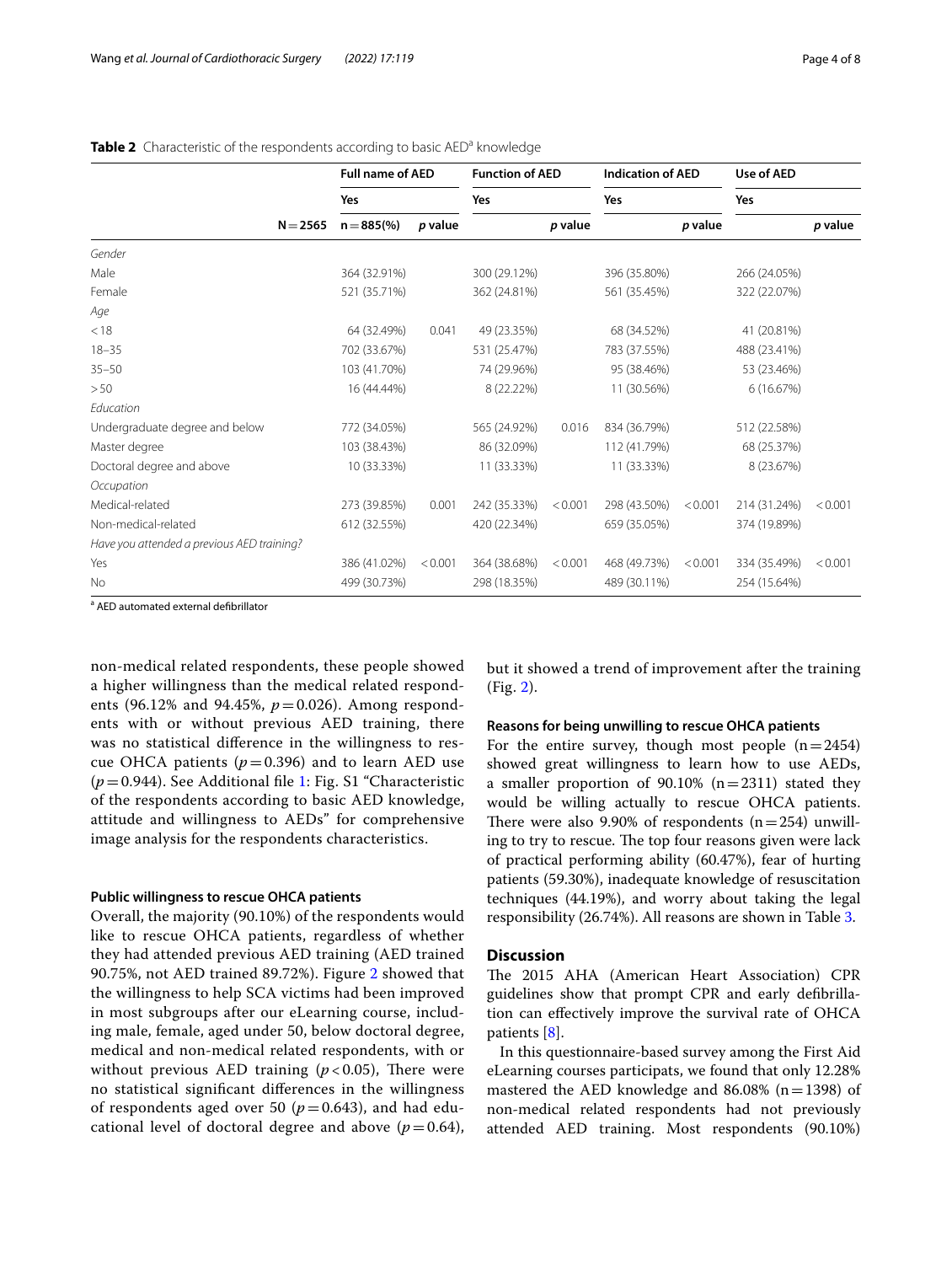

<span id="page-4-1"></span><span id="page-4-0"></span>Table 3 The rank in reason of selection "other" of people who were unwilling to rescue OHCA<sup>a</sup> patients

| Rank | <b>Reason</b>                                    | n  | Percentage (%) |
|------|--------------------------------------------------|----|----------------|
|      | Lack of practical performing ability             | 52 | 60.47          |
|      | Fear of hurting patients                         | 51 | 59.30          |
| 3    | Inadequate knowledge of resuscitation techniques | 38 | 44.19          |
| 4    | Worry about taking the legal responsibility      | 23 | 26.74          |
| 5    | Unwillingness to contact strangers               | 13 | 15.12          |
| 6    | Fear of being swindled                           |    | 5.81           |
|      | No professional license and ability              |    | 2.33           |
| 8    | The situation is dangerous to both sides         |    | 1.16           |

<sup>a</sup> OHCA out-of-hospital cardiac arrest

claimed that they would rescue the OHCA, whether they had attended previous AED training before or not (AED trained 90.75%, not AED trained 89.75%). 95.67% of respondents indicated that they would be willing to learn AED use. The top three reasons that they were reluctant to carry out the rescue were lack of practical performing ability (60.47%), fear of hurting patients (59.30%), and inadequate knowledge of resuscitation techniques (44.19%). Additionally, after this online training course, the willingness to perform AEDs has improved among most people.

#### **Public knowledge of AEDs use**

OHCA is a signifcant health danger world-wide, but the mortality rates of diferent countries are signifcantly unequal, which results from discrepancy of AED penetration. Our study revealed a result that 34.50% of respondents knew what AED stands for, compared with 31.71% in Poland [[14\]](#page-7-11), and 44.5% in Slovenia [[15](#page-7-12)]. In addition, half (50.02%) of the respondents could answer none of the questions about knowledge of AEDs use while merely one eighth (12.28%) could answer all the questions correctly. Considering these questions are fundamental to AEDs use, the key defciencies as indicated might partly contribute to the low performance rate of bystander AED and thus low survival rate of OHCA in China, in view of studies showed that adequate knowledge leads to more positive attitudes toward performing CPR and AEDs [[16](#page-7-13), [17\]](#page-7-14). In fact, AED training programs have been developed in many countries, such as the United States [[18\]](#page-7-15), Sweden and Japan [[19](#page-7-16), [20](#page-7-17)], resulting in a great improvement of survival rate of OHCA patients. But we still face some intractable problems, such as low AED penetration, public lack of knowledge, and lack of awareness of frst aid skills.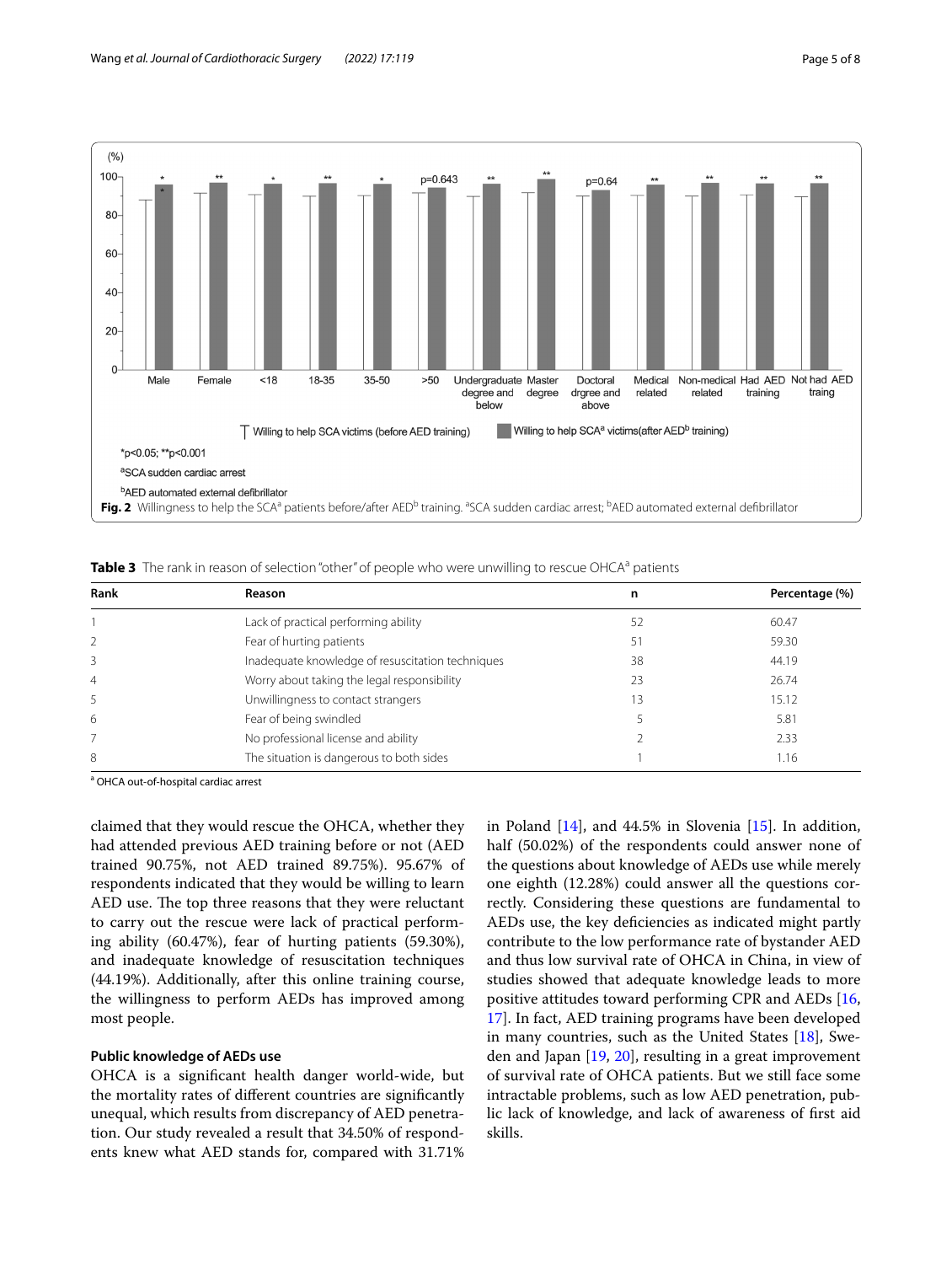Another fnding is that only 17.37% medicine related respondents could answer all questions about AEDs use correctly, slightly higher than those who are not (10.43%), astonishingly low when compared with Japan, where most medical students are familiar with AEDs [[21\]](#page-7-18). In China, CPR training course is compulsory education for all medical students, whereas merely 67.01% of medical related respondents in our survey had attended a previous AED training course, possibly because most respondents had not yet arranged to learn CPR and AED use before our survey, and would study it in future curriculum.

#### **AED training and age aspects in knowledge of AEDs**

The proportion and ways of AED training vary in different countries. We found 36.69% had attended a previous AED training course in our survey, versus 4.9% and 15.2% in 2016 among Chinese public [[22,](#page-7-19) [23](#page-7-20)], revealing a great improvement on knowledge penetration these years. However, those fgures fall short of that published in Japan, Norway, and Slovenia where the proportion of people who have received training in resuscitation techniques more than once were 70%, 89%, and 64% respectively. [\[13](#page-7-10), [21,](#page-7-18) [24](#page-7-21)]. Such courses have become a compulsory curriculum [[15](#page-7-12)]. Not surprisingly, respondents with previous AED training proved to have better knowledge of AEDs, but only 19.45% could answer all questions correctly. One possible reason is that their last training course was some time ago. Another reason is the training course is not efective enough to provide proper instruction in operating AEDs. Many studies demonstrated that repeated CPR training can strengthen not only the efectiveness of training courses but also the confdence and willingness to perform bystander resuscitation, and that the optimal interval between classes should be less than 5 years [[25,](#page-7-22) [26](#page-7-23)]. In a whole, AED training should be implemented as a part of compulsory education, not only with proper instrument, but also with professionals to ofer correct information. In addition, the frst aid education is not accomplished of an action, multiple training in an appropriate interval is necessary.

After stratification into four age groups (<18 years; 18–35 years; 35–50 years;>50 years), our study also showed that respondents of 18–35 years old account for the highest proportion in having previous AED training (38.37%), consistent with other studies, while a huge gap was observed between of respondents willing to learn(95.67%) and respondents actually having been trained(38.37%). This discrepancy can obviously be associated with few approaches of AED knowledge dissemination in Chinese public. According to the major reasons for respondents unwilling to attend a training course were "not knowing where the CPR training courses are" and "a lack of time and concern" [\[27](#page-7-24)], it is a possible way to add compulsory education about frst aid techniques and refresh these classes to develop both recognition and awareness of importance.

However we found that respondents of 35–50 years old had the best knowledge of AEDs rather than the most trained respondents among 18–35 years old, which is inconsistent with a previous study in Poland  $[14]$  $[14]$ . This may be because people 35–50 years old are more likely to sufer heart disease, so they will subconsciously pay more attention to related knowledge. Moreover, another fact is that people use television (39%) and books (29%) rather than frst aid training courses as the predominant ways to learn CPR and AEDs in China [[28](#page-7-25)], which may infer the insufficiency of training effectiveness. Therefore, even though the 18–35 years old group had a higher previous training rate, their knowledge of AEDs may not be guaranteed to be better. In many parts of China, the education of frst aid techniques are drawn back by the lack of proper instructions and equipment, resulting in much less efective AED classes. Even for those who have attended AED training and had truly mastered the performance, the oblivion after years could be an obstacle when performing frst aid to OHCA victims.

#### **Willingness and infuencing factors in helping OHCA**

Our results indicated that 90.10% respondents were willing to rescue OHCA patients, regardless of their relationship with the patients and whether it is obliged to perform CPR with mouth-to-mouth ventilation. This percentage is much higher than those in previous studies [\[29,](#page-7-26) [30\]](#page-7-27). Interestingly, although the knowledge of AEDs was signifcantly diferent between trained and untrained respondents, we observed no diference of willingness to rescue between these two groups, which is consistent with other studies [[21](#page-7-18), [23](#page-7-20)]. Differing from other studies  $[31-33]$  $[31-33]$  $[31-33]$ , we found females were more willing to rescue OHCA patients than males regardless of the required skill  $(p < 0.05)$ . We assume that this diference in gender is owing to their diferent principal concern, as shown in other studies that more males feared legal dispute while more females lacked confdence [[22](#page-7-19), [27\]](#page-7-24). Despite a bit of diferences between people who are medical related or not, the Chinese public still express high willingness to help OHCA patients.

#### **The reasons for reluctance to rescue OHCA patients**

More than 11% of our respondents refused to help OHCA victims, and we highlighted various reasons why respondents were reluctant to rescue OHCA patients. The top three reasons were lack of practical performing ability (60.47%), fear of hurting patients (59.30%), and inadequate knowledge of resuscitation techniques (44.19%). We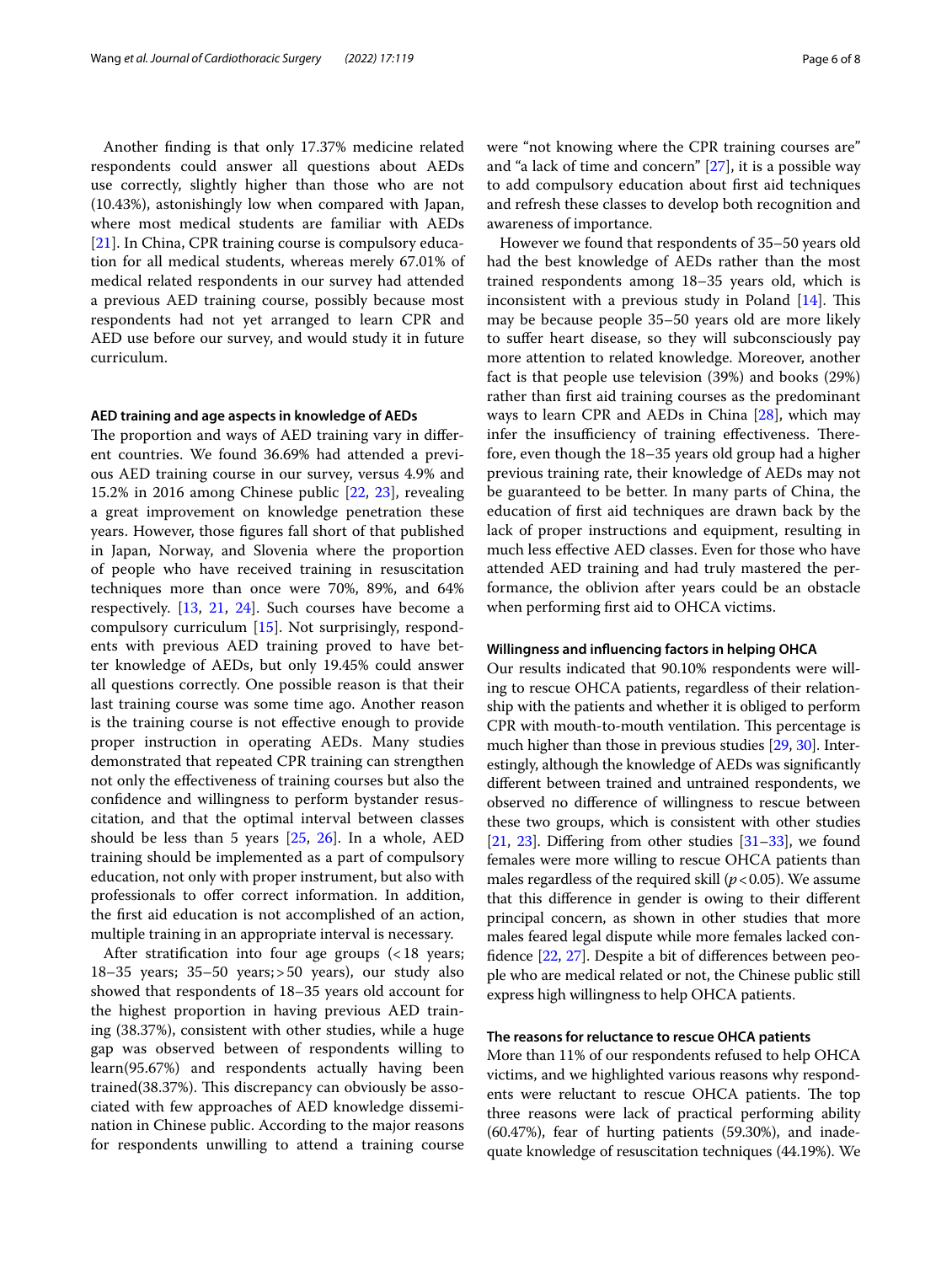assume all reasons above can be summarized as 'lack of confdence of precise implementation'. Training in resuscitation techniques has been proven to improve public knowledge and positive attitudes toward bystander CPR and operating AEDs. In this way, the public frst aid education is of an urgent need and more professional and comprehensive training programs should be taken into action.

The following reasons (36.04%) included legal responsibility, not professionally licensed, and fear of being swindled. Since the General Principles of the Civil Law of China was put into efect in 2017, there is a law to protect rescuers from liability when their attempts to rescue lead to certain kind of damage to the OHCA patients in the process, which might markedly eliminate these kinds of concerns. Similar regulations, like the "Good Samaritan Law" in the United States, Canada and many European countries, guaranteeing rescuers legal rights, promoting interest and sense of security of bystander CPR and AED operations, have exerted a great efect on improving the survival rate of OHCA patients [\[27\]](#page-7-24). With the improvement of the 2017 law, it is predictable that less concern for legal responsibility will be seen in the near future.

Other reasons for reluctance is unwilling to contact with strangers (15.12%). We infer that the fear of disease transmission and feeling embarrassed contribute to the psychological rejection, which have been mentioned in other studies  $[21, 22, 24]$  $[21, 22, 24]$  $[21, 22, 24]$  $[21, 22, 24]$  $[21, 22, 24]$  $[21, 22, 24]$  $[21, 22, 24]$ . The proportion of respondents worried about disease transmission was 3% in Japan [\[21](#page-7-18)], 16% in Tianjin, China, and 46% in Norway [\[22](#page-7-19), [24\]](#page-7-21). Some cultural or psycho-social factors have been reported to be relevant to the declining to rescue due to feeling embarrassed in China  $[22]$  $[22]$ . Therefore, how to combine resuscitation measures with Chinese traditional customs efectively remains a problem at present.

#### **Limitations**

The main limitation of this study is the selection of the respondents. A high proportion of young people in the respondents were investigated by network questionnaires, which may lead to the results could not fully refect the average level of present condition. However, this group of people will be the main body of the future population, so the results could refect the level of the condition in the near future.

#### **Conclusions**

In summary, despite the inadequate knowledge of AEDs, a majority of respondents showed a positive attitude towards rescuing OHCA patients in an emergency situation, and accordingly was willing to learn AED use. AED training can improved the public willingness to perform AED. Our fndings will contribute to taking the

next step in disseminating knowledge of AED use in the Chinese public.

#### **Abbreviations**

OHCA: Out-of-hospital cardiac arrest; AEDs: Automated external defbrillators; EMS: Emergency medical services; SCA: Sudden cardiac arrest.

#### **Supplementary Information**

The online version contains supplementary material available at [https://doi.](https://doi.org/10.1186/s13019-022-01863-1) [org/10.1186/s13019-022-01863-1](https://doi.org/10.1186/s13019-022-01863-1).

<span id="page-6-2"></span>**Additional fle 1**. Public attitudes toward learning AED use.

#### **Acknowledgements**

Not applicable.

#### **Author contributions**

All authors contributed to the design of the study. Y-MW, L-TL and J-HJ, Y-J wrote the main manuscript text and Y-MW, L-TL, X-QJ prepared fgures and tables. Y-MW, L-TL and J-HJ, these authors contributed equally to this work. All authors read and approved the fnal manuscript.

#### **Funding**

This study was conducted without external funding.

#### **Availability of data and materials**

The Excel fle of questionnaire data used to support the fndings of this study are available from the corresponding author upon request.

#### **Declarations**

#### **Ethics approval and consent to participate**

The study was approved by the ZhongNan Hospital of Wuhan University Medical Ethics Committee. All data were collected under respondents' permissions. The data for this survey were acquired via questionnaires distributed to the public through the Internet learning platform. We collected responses from those who had taken our frst aid eLearning course ([http://www.icourses.](http://www.icourses.cn/cuoc/) [cn/cuoc/](http://www.icourses.cn/cuoc/)) between June 2020 and July 2020. We posted questionnaires prior to the CPR course, with individuals younger than 14 years old excluded from this investigation.

#### **Consent for publication**

Not applicable.

#### **Competing interests**

The authors declare that they have no competing interests.

#### **Author details**

<sup>1</sup>The Emergency Center, Zhongnan Hospital of Wuhan University, Wuhan 430071, Hubei, China. <sup>2</sup> First Clinical College, Wuhan University, Wuhan 430060, Hubei, China. <sup>3</sup> Department of Dermatology and Venereology, Peking University First Hospital, Beijing Key Laboratory of Molecular Diagnosis on Dermatoses, National Clinical Research Center for Skin and Immune Diseases, Beijing 100034, China.

#### Received: 26 November 2021 Accepted: 27 April 2022 Published online: 16 May 2022

#### **References**

- <span id="page-6-0"></span>1. Berdowski J, Berg RA, Tijssen JG, Koster RW. Global incidences of out-ofhospital cardiac arrest and survival rates: systematic review of 67 prospective studies. Resuscitation. 2010;81(11):1479–87.
- <span id="page-6-1"></span>2. Al-Khatib SM, Stevenson WG, Ackerman MJ, Bryant WJ, Callans DJ, Curtis AB, Deal BJ, Dickfeld T, Field ME, Fonarow GC, et al. 2017 AHA/ACC/HRS